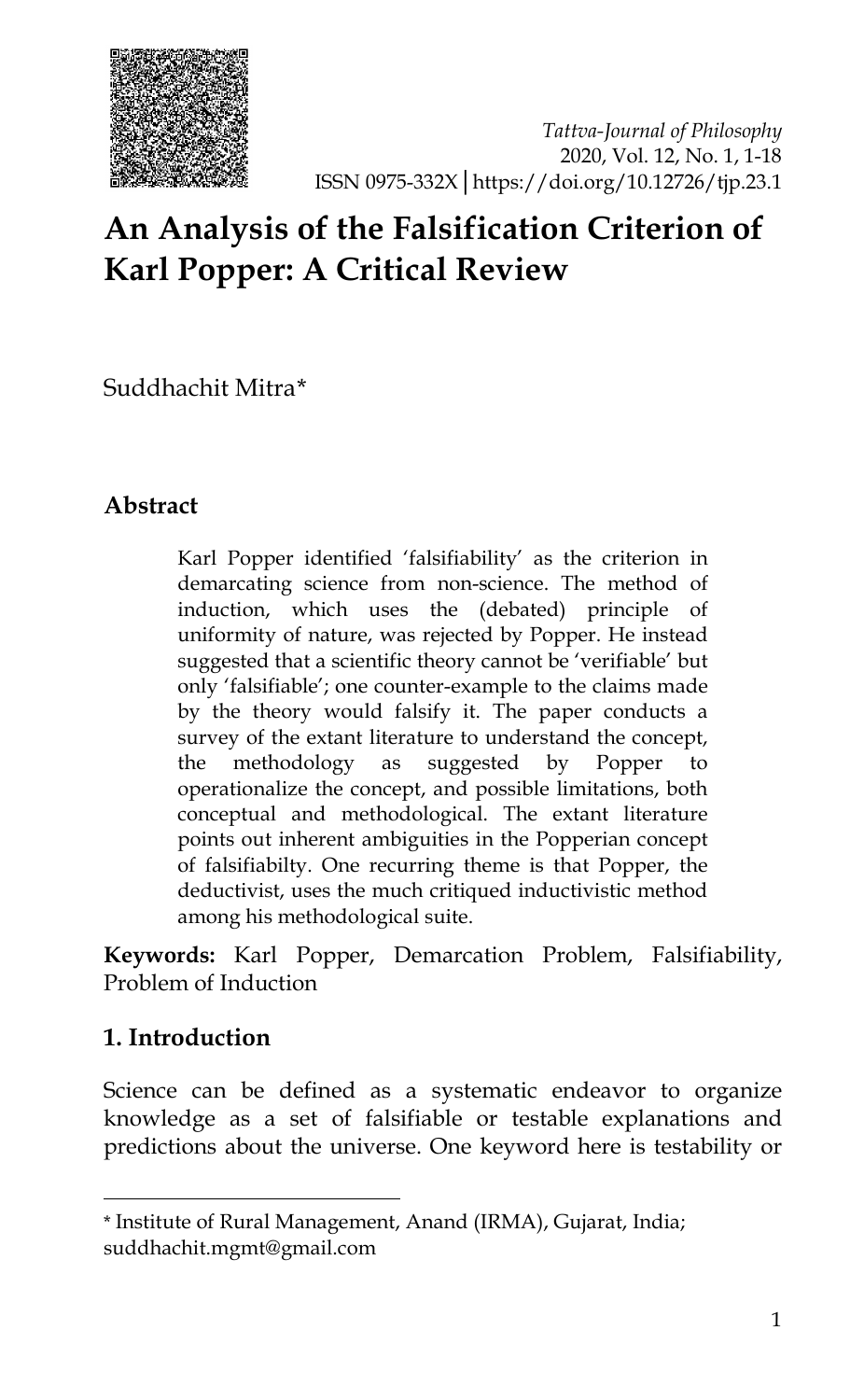falsifiabilty, the bedrock on which science stands. This is probably the most important element that distinguishes scientific inquiry form other forms of inquiry such as spiritual inquiry.

Karl Popper (1902-1994), one of the greatest philosophers of science is credited with enunciating falsification as a demarcating entity between science and non-science (Thornton, 2019). He attended the University of Vienna, where he was exposed to the psychoanalytic theories propounded by Freud and Adler as well as the Marxian theory. While listening to a lecture on the theory of relativity by Einstein in Vienna, he was impressed by the 'critical spirit' in Einstein's theory, while its complete absence in Marxian and Freudian theories which made these theories impervious to disconfirmation was of crucial significance according to Popper.

Popper surmised that a key difference between the two theories (Freud's Psychoanalytic theory and Einstein's theory of relativity) was the intrinsic 'risk' in Einstein's theory which could lead to its potential falsification. In contrast, the psychoanalytic theory was, even in principle, not falsifiable. The component of risk in Einsteinian theory emanated from the fact that highly improbable or impossible consequences, as per the Newtonian paradigm (such as light bending towards massive objects, a fact confirmed by Eddington in 1919), which would, if they were shown to be false, falsify the theory. Popper was critical of the Marxian theory as well, although Popper admitted that it was initially propounded as a truly predictive theory; when facts showed that it was inadequate it was worked on by supplementation of ad-hoc hypotheses to reflect these facts. Thus, Marxism, a scientific theory, was reduced to a "pseudo-scientific dogma" (Thornton, 2019). Hence Popper concluded that these "theories" (Psychoanalytic theory, worked-on Marxism) were similar to primitive myths and not to modern science (Mitra, 2016).

These experiences led Popper to use falsifiability as the benchmark to *demarcate* (distinguish) science from non-science. A theory would be deemed to be scientific if it has the potential to be incompatible with at least one or more of all possible empirical observations, whereas a theory that is compatible with all possible empirical observations, either because it has been modified on an ex-post basis to accommodate these observations (such as revised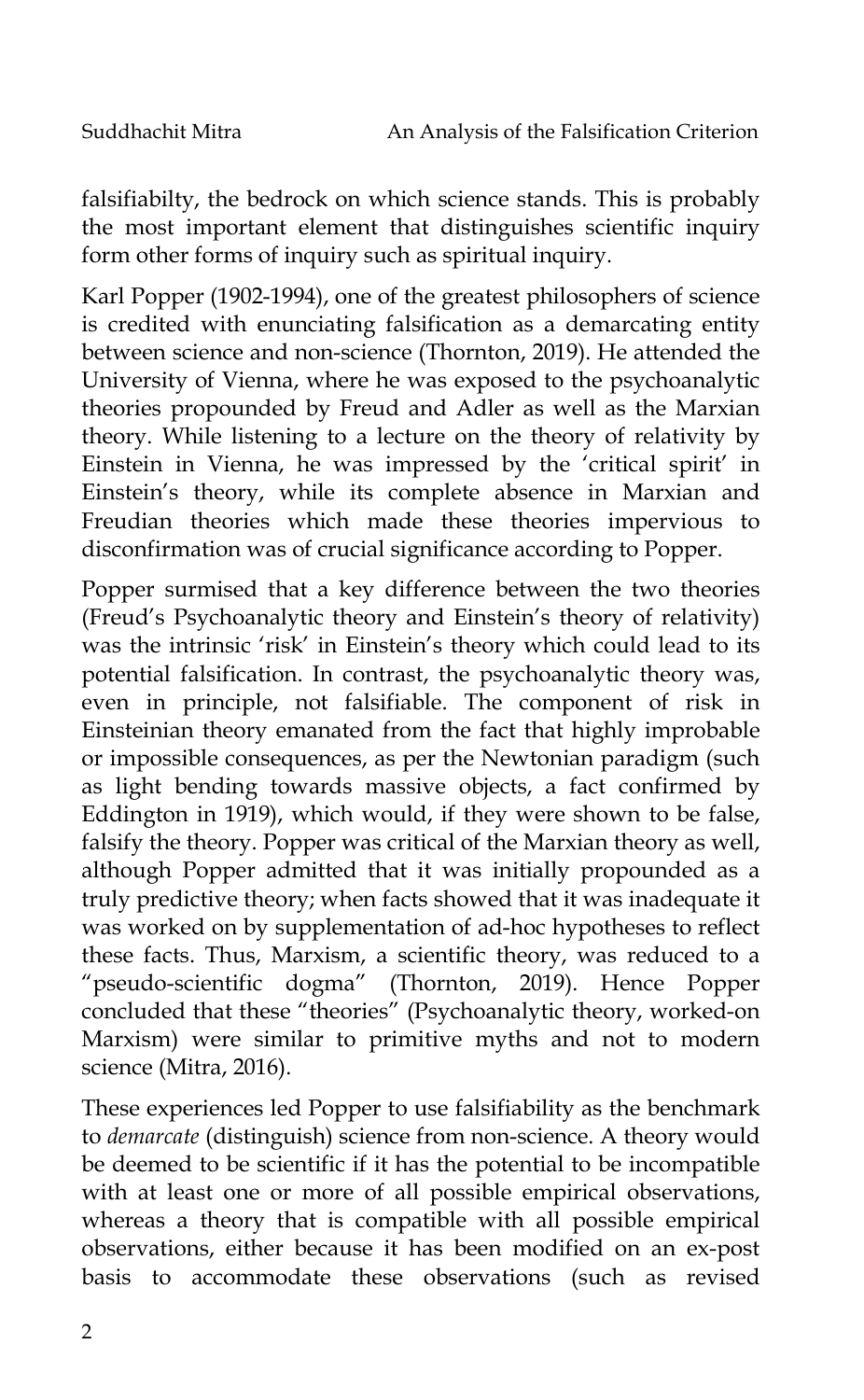Marxism) or it has been developed to be compatible with all possible observations (such as psychoanalytic theories) is unscientific. A theory that is unscientific, being unfalsifiable, might however, become scientific with the development of technology and/or with further refinement of the theory.

Popper authored three books between 1935 and 1957. The first book was named Logik der Forschung (1935), and was translated later to English as The Logic of Scientific Discovery (Popper, 2002) [hereinafter L. Sc. D.]. This book provides an overview of his notions on science and its philosophy. His other books include The Poverty of Historicism (1957) that critiques the idea of historical laws and The Open Society and its Enemies (1945), a treatise on philosophy of society, history and politics.

This article intends to introduce Popper's ideas of falsification in the context of philosophy of sciences, conduct a review of the literature that critiques Popper's conceptualization and operationalization of falsification, and then discuss and comment on the findings. The article collates research that has critiqued his ideas, discusses them and comments on the possible limitations and merits of Popper's notions of falsificationalism in the light of existing critique.

The rest of this paper is structured as follows: this introduction is followed by a brief exposition of Popper's idea of demarcation between sciences and non-sciences in section 2. This is followed by an analytic understanding of Popper's criterion of falsifiability in the extant literature in section 3. Standard literature has been used from a wide array of sources. Results and discussion of findings constitute section 4. A conclusion follows in section 5.

## **2. Demarcation and Falsifiability**

According to Popper, the principal issue in philosophy of sciences is that of demarcation or distinguishing science from non-science, such as metaphysics or Freudian psychoanalysis. While accepting Hume's critique of induction as valid, he opines that induction should not generally be used by a scientist. He contends that all observations are "selective and theory-laden". Or, in other words, there can be no observation without theory. Thus, he challenges the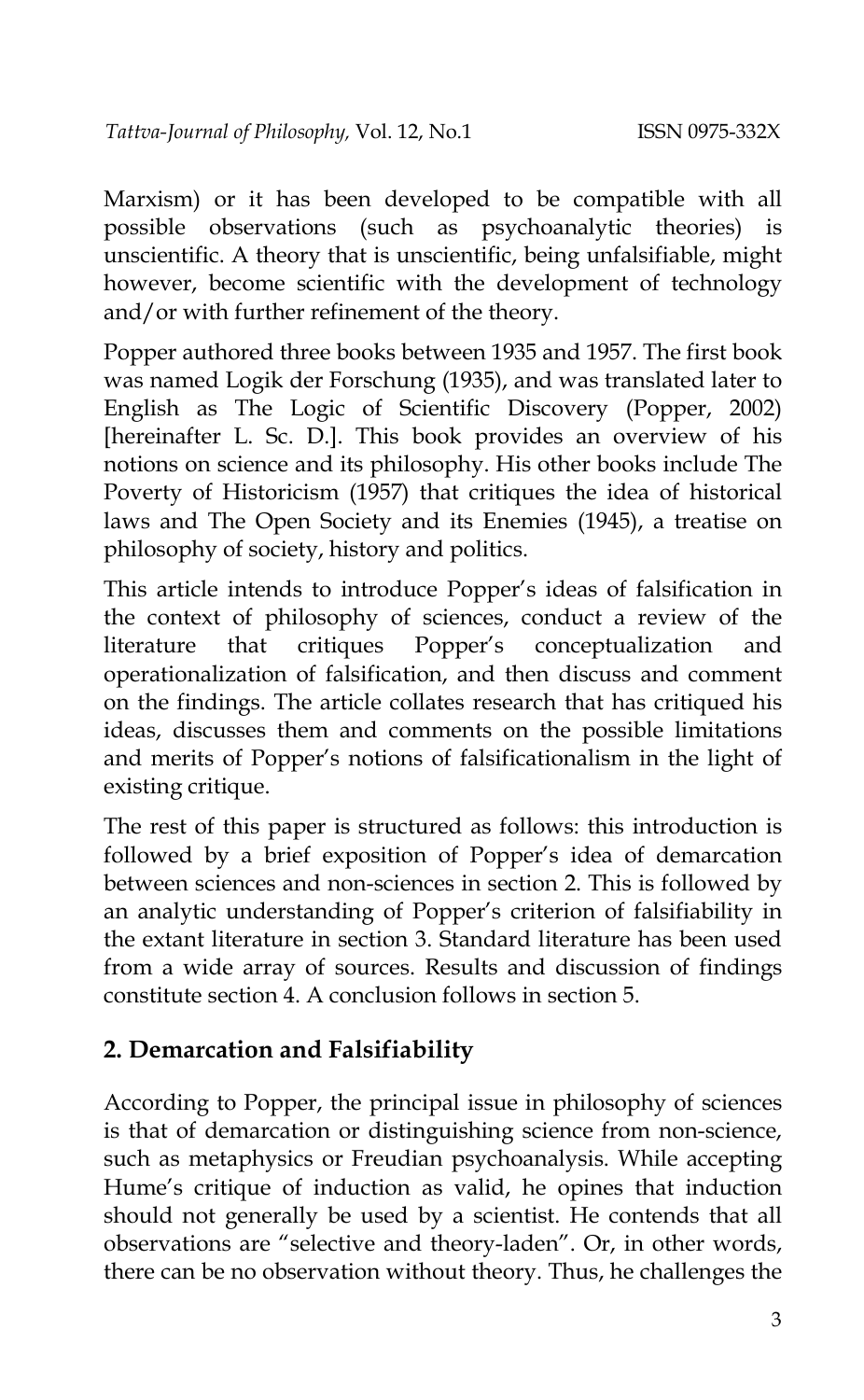hitherto dominant viewpoint that the inductive method demarcates science from non-science.

Popper thus suggests falsification as a valid method for scientific investigation after rejecting induction as a methodology. According to Popper a theory can be corroborated as scientific only if it endures truly 'risky' forecasts which have the potential to turn out false. A test of a scientific theory is an attempt to falsify it, with only a single counter-instance rendering the whole theory untrue. Popper's idea of demarcation is rooted in the fact that there exists a logical asymmetry between verification and falsification: it is impossible to conclusively verify a universal proposition by induction, whereas one counter-example proves the universal law to be false.

A scientific theory, thus, Popper says is prohibitive in that it prohibits certain events. Hence, whereas testing and falsification of such a theory is possible, logical verification is not possible. Hence, a theory should not be assumed to be verified even after very rigorous testing for years. The most that can be said is that it has been highly corroborated and is a good candidate to be rated as the best available theory till it is falsified.

However, according to Popper there is a distinction between the logic of falsifiability and the relevant methodology. For example, if a ferrous metal is shown to be not influenced by magnetic fields, then it cannot be said that all ferrous metals are affected by magnetic fields. Thus the Popperian paradigm says that a scientific law is falsifiable but not conclusively verifiable. However methodological errors import a dimension of uncertainty: could there have been an experimental error which probably influenced the outcome of the experiment?

Thus in actual practice, one single counter-example is not sufficient to falsify a theory. This is the reason for retaining scientific theories in many cases despite anomalous evidence. The OPERA experiment, a collaborative scientific effort between CERN, Geneva and LNGS, Italy, for detecting neutrinos, a subatomic particle, reported findings that said neutrinos were found to travel faster than light. Scientists announced this result in September, 2011. However the scientific community retained belief on Einstein's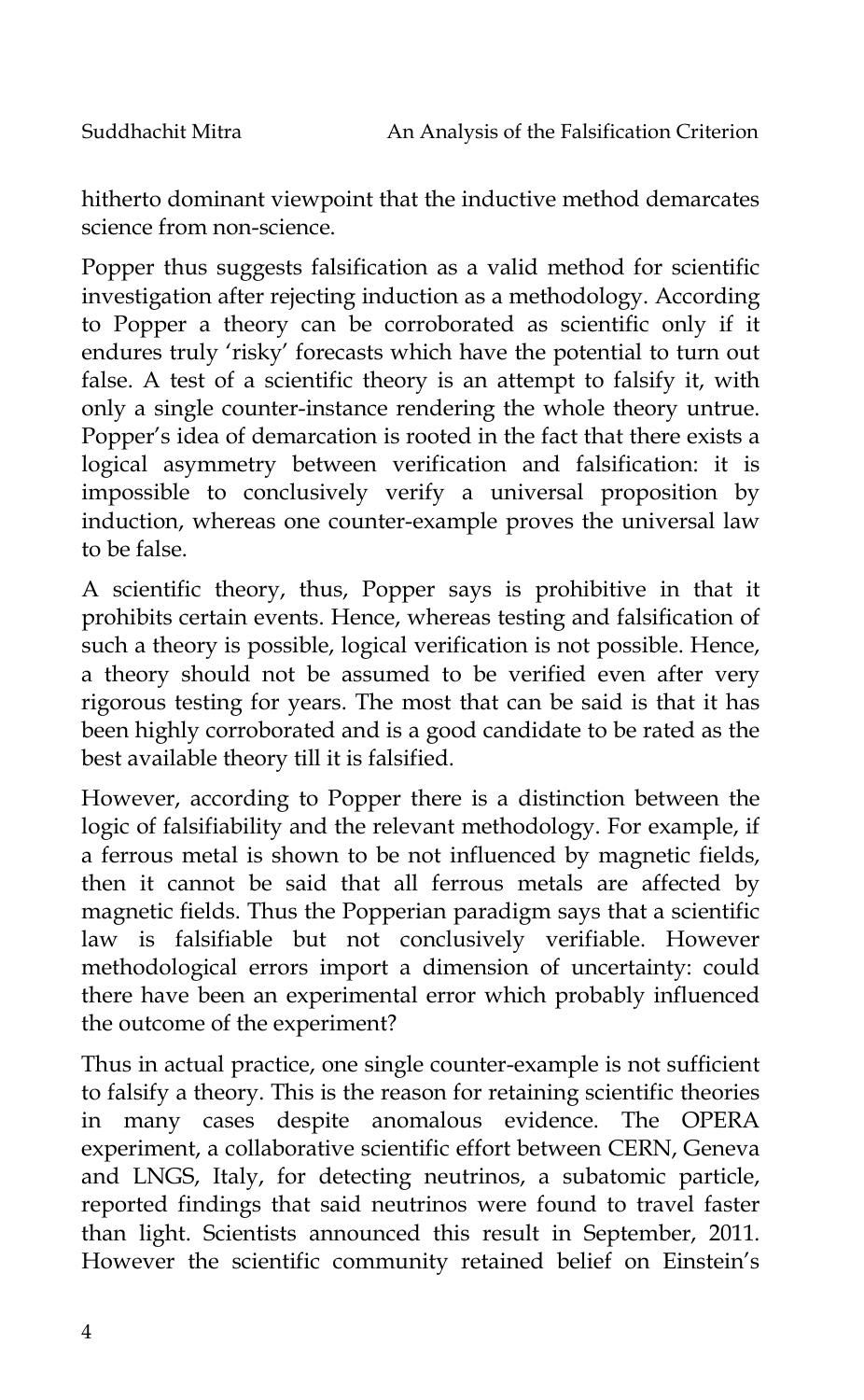theory of relativity that specifies an upper limit to the velocity of any particle, namely the velocity of light. However, later concerned scientists admitted two errors in their experimental set-up (Mitra, 2016).

According to Popper, based on the criterion of demarcation using falsifiability, among other things, physics, chemistry, nonintrospective psychology can be classified as sciences, psychoanalysis as pre-science and astrology and phrenology as pseudosciences.

Unlike many social scientists, in Popper's view, the more improbable a theory is, the more competent it is scientifically, as the probability of a theory to be true and its information content are inversely proportional to each other. Thus statements which closely approach truth are those with high information content although improbable.

Popper, although initially skeptical about the concept of truth – he considered a theory to be an open-ended hypothesis and hence potentially false – later in his Conjectures and Refutations (1963) integrated the concepts of truth and content (a new theory has more empirical content than an old one) to frame the concept of verisimilitude or truth-likeliness. The content of a theory is the sum total of its logical consequences, divisible into two classes: 'truth content', the class of true propositions derivable from it, and the 'falsity content', the class of false consequences; this may be an empty set.

#### **3. Review of Literature**

Derksen (1985) critiques Popper's concept of falsifiability and calls it 'fake cement' to achieve methodological unity in the philosophy of science. He examines Popper's epistemology and suggests that apparently the concept of falsifiability leads to a 'great chain' of concepts, all linked to falsifiability. A wide variety of desiderata, such as most falsifiable, most testable, most informative and the best corroborated are all achievable simultaneously. However Derksen (1985) claims that there are inherent ambiguities in the Popperian concept of falsifiabilty. As a result, the great chain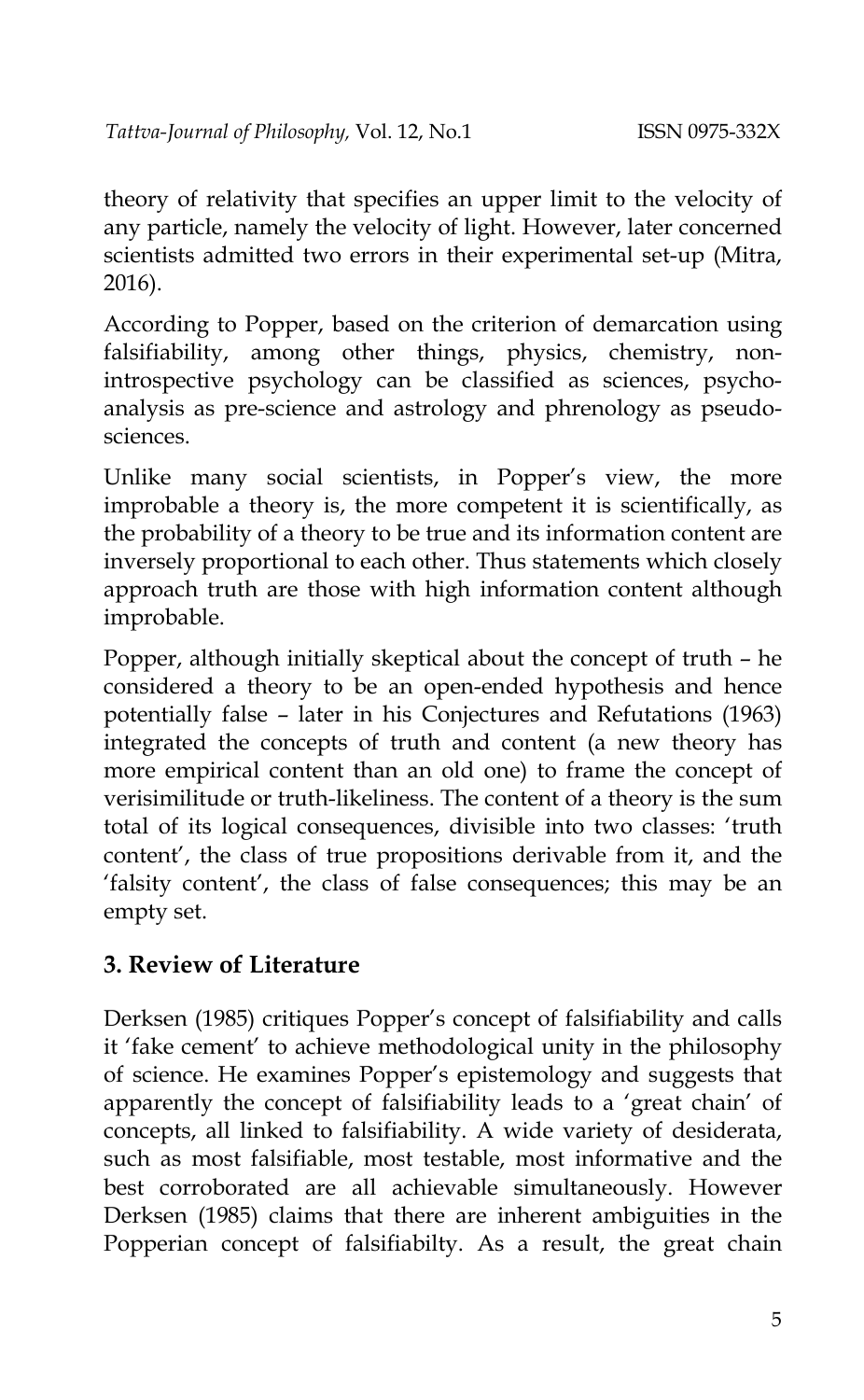disintegrates along with the methodological unanimity that goes with it.

Derksen (1985) examines the great chain in detail. According to Popper, any learning is possible through falsifying our guesses. Hence the first claim in this chain is: "only from our mistakes can we learn". This is actually falsifiability, or criticizabilty, a broader term.

Now, if learning is possible only through mistakes, scientific theories should be open to empirical falsification. Generalizing this, a more falsifiable theory has a better probability of being falsified, and hence is more scientific. Or in other words, the scientific character of a theory is measurable and falsifiabilty is its metric.

Popper goes on to argue that a highly falsifiable theory has "little chance to escape falsification". A bolder theory not only presents more risks of falsification, it also offers more opportunity to learn something new, thus offering scientific knowledge a chance to grow. Hence Popper's second claim is: a more falsifiable theory offers a better opportunity of scientific growth.

Another link of falsifiability with Popper's deductivist thought is that a highly falsifiable theory contains more information. The converse is true as well; a theory with no falsifiers has no empirical content. Hence the initial links of the 'great chain' are: falsifiability links informative content links (larger) class of potential falsifiers*.*

Popper further contends that the most falsifiable theory is also the one with the highest explanatory capacity and one with the maximum simplicity. A theory can be made more falsifiable either by making the theory more general, or by using a more specific predicate. Examples are: all crows are black to all birds are black for the first way; all crows are black or brown to all crows are black for the second way. Thus it follows that explanatory power increases as falsifiability increases. As regards simplicity, Popper quotes the example of the hypothesis stating that planets revolve around the sun in circles as compared to the less simple elliptical orbits. The circle hypothesis can be falsified by four observations, whereas the elliptical hypothesis can be falsified through at least six observations. Also, the circle hypothesis is more precise as all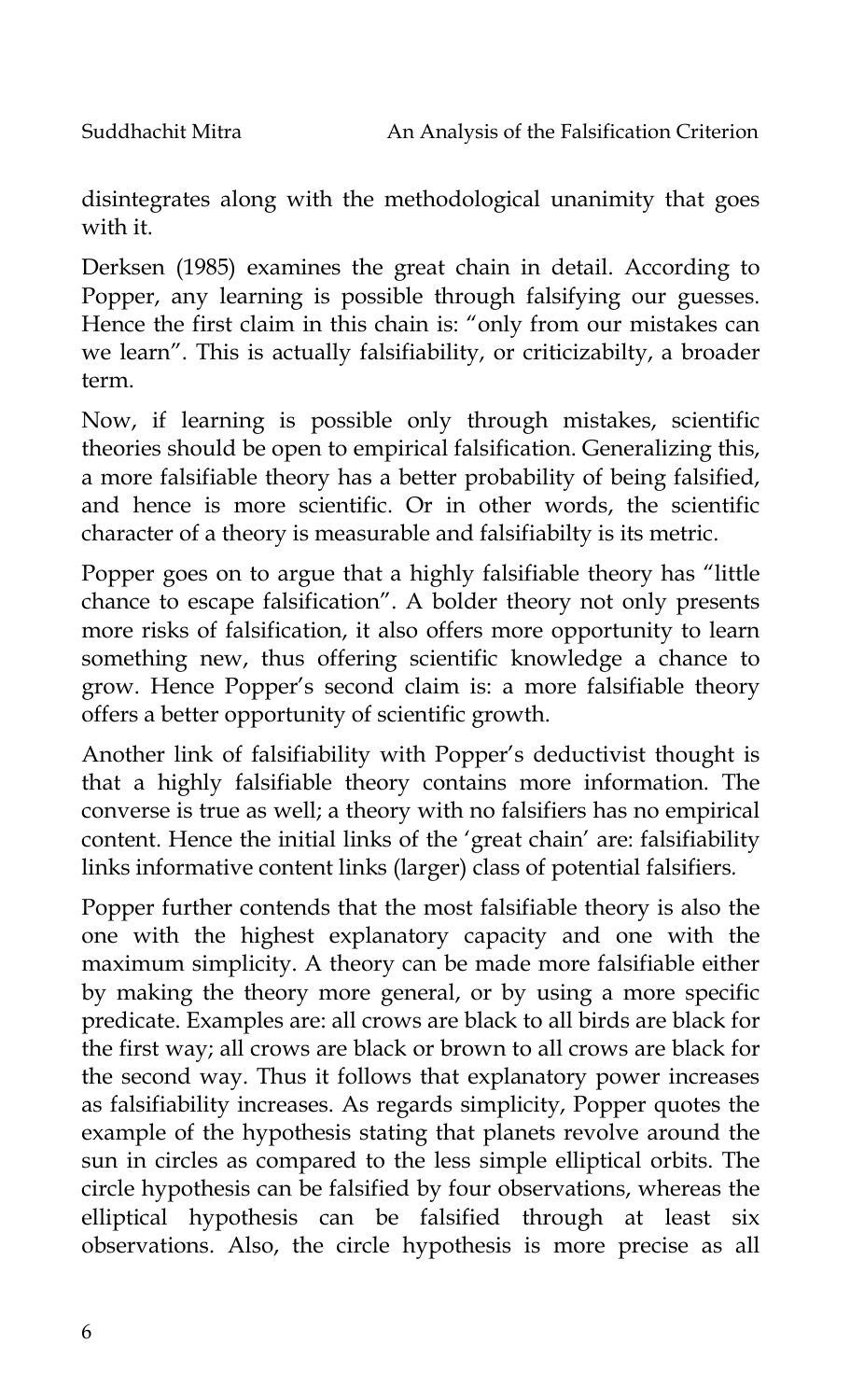circles constitute a subset of ellipses. Hence it can be seen that simplicity and falsifiability are positively correlated.

Hence the great chain is reached: falsifiability  $\rightarrow$  potential falsifiers  $\rightarrow$  testability  $\rightarrow$  information content  $\rightarrow$  explanatory power  $\rightarrow$ simplicity.

Popper later realized that only falsification is not enough. A scientist has to be certain that his more falsifiable, and consequently falsified theories are heading him in the 'right direction'. Popper (1960) says that when all new attempts at theory building are refuted, the scientist "would feel that we were producing a sequence of theories which … were ad-hoc and … that we were not getting any nearer to the truth", and consequently "science would lose its empirical character". Hence Popper amended the first claim to say: only through falsifications, occasionally interspersed with corroborations (this may be called an amended claim), can we learn.

Popper claims in his L. Sc. D. that the theory which has resisted the most severe testing is also the most falsifiable theory which has not been falsified; hence this is the most corroborated theory. There are, however, questions regarding whether scientists actually test the most falsifiable theory and corroborate it, and hence the most corroborated theory is not necessarily the most falsifiable one.

However, if one follows Popper's advice, that is, testing the most falsifiable theory, then the last link in the great chain is added:

The most corroborated theory  $\rightarrow$  the most falsifiable theory yet to be falsified.

However, Popper's 'Great Chain' experiences tension as illustrated below. It is possible to argue that the most corroborated theory at one point of time which has been tested most thoroughly is no longer the most falsifiable one. This is because the "most risky predictions" have been tested, and the comparatively less risky ones are yet to be tested. Hence with a smaller probability of refutation, these less risky predictions do not make the theory most falsifiable currently. Also, corroborated experiments, which are now part of scientific knowledge, leaves much less scope for counterexamples to occur, thus decreasing the severity of the tests.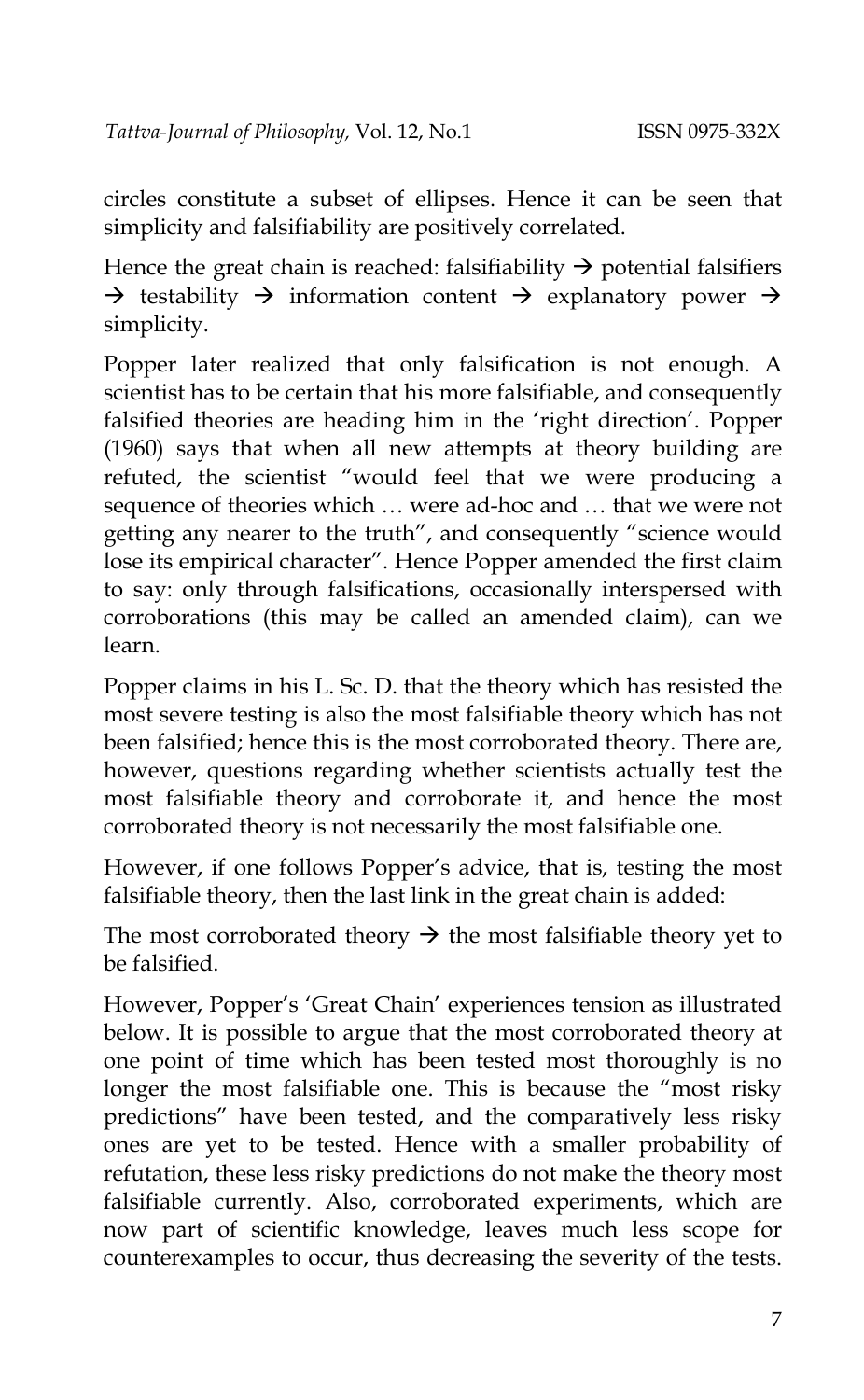This implies that falsifiability as indicated by testability of a theory decreases with time. Popper admits as much: "empirical character of a very successful theory grows stale after a time" (Popper, 1972).

Falsifiablity under the Popperian paradigm shows up as falsifiabilty as information content and also falsifiabilty as testability. While a theory is successful against falsification, its information content and its explanatory power remain constant, whereas its testability decreases. 'Corroboration', a complement to testability, hence, changes. The 'chain' linked with a single concept of falsifiabilty comes under strain: is falsifiabilty to be reckoned as information content or testability?

So the question boils down to: which theory do we test? The most testable theory (best chance to learn) or the most corroborated theory (to be closer to the truth)? Suppose that we settle for the most testable theory, as this offers the greatest chance to learn. Science, after all, is an endeavor to learn from our mistakes; this maintains the empirical character and rationality inherent in sciences. However, going by our amended claim, we also need occasional corroborations. How can the riskiest and most testable theory guarantee that? Since Popper says that corroboration should emerge as a result of the most severe test, it is clear that we need the most testable theory, and hope for occasional corroboration and finally falsification. Here, Popper makes his third claim: "corroboration gives us a reason for believing that science has come closer to the truth."

Popper propounded methodological directives as to which theories should be chosen to test:

- The most falsifiable, informative, testable theories for obvious reasons
- The most corroborated theory; this is the most severely tested theory, "appears to be the best so far", and hence is 'rational'

To offer a solution to the issue narrated in the earlier paragraph, Popper propounded two more directives:

• A new theory must cover successes of the old theory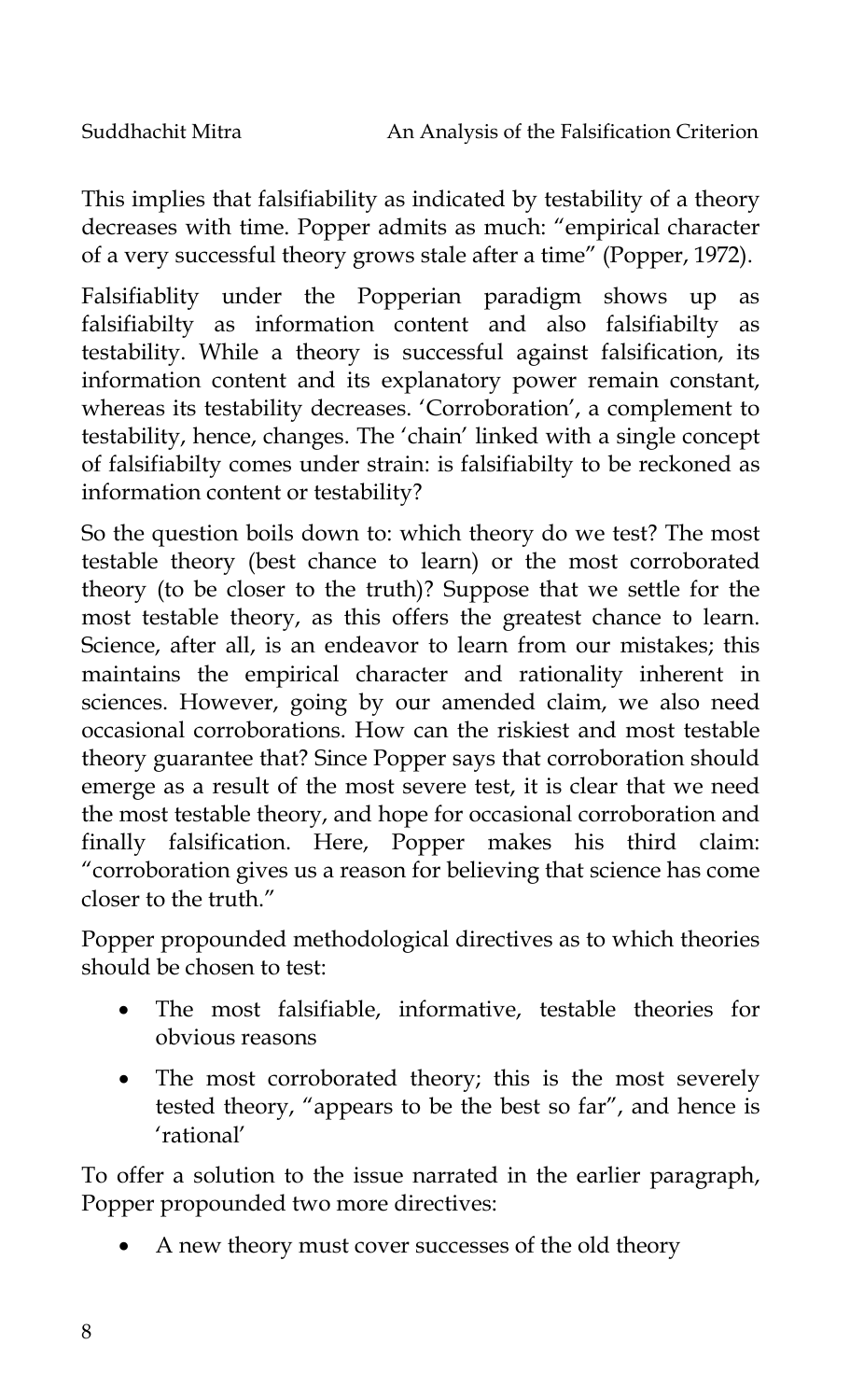• An old theory should be an approximation of the new theory

These directives are relevant when an old theory has been tested so much that its "empirical character has grown stale". Popper offers an elegant way out of the issue raised in the preceding paragraph. We need to know that we are moving in the "right direction"; hence the old theory has to be approximately true. Since the new theory has to preserve all past successes it can be seen that the directives by Popper imply choosing the most testable theory among the most corroborated, convergent ones.

Derksen (1985) shows that Popper's third claim carries the weight of the amended first claim and the second claim. Popper extends arguments in support of the third claim, namely, the verisimilitude argument, and the highly unlikely accident argument. Popper puts the later thus: a theory which has withstood a series of different and risky tests, it is "highly improbable this is due to an accident, highly improbable therefore that the theory is miles away from the truth."Although apparently a deductivist argument, Derksen concludes that since the future is involved it is an inductivist argument. Hence claim three cannot be explained by Popper's deductivism. Hence the first two claims are not so meaningful. Also testability and information content, as shown earlier, are disassociated. Hence, Derksen concludes that falsifiabilty is 'fake cement'.

Gillies (2003) comments on a challenge to falsifiability as the demarcation criterion, known as Duhem-Quine thesis, which was brought to the fore by Neurath in 1935 and was based on the work of Duhem. The following presents the gist of the thesis.

It is agreed on common consent that Newton's first law of motion is a scientific law. As it happens, it is not falsifiable. This law states that a body continues in its state of rest or of uniform motion in a straight line, unless acted upon by an external impressed force. Let it be supposed a body is found neither at rest nor at uniform motion in a straight line, which it seems is not acted upon by any external force. This observation seemingly refutes Newton's law, but in reality this does not necessarily hold true. Newton himself on observing the elliptical orbits of planets came to the conclusion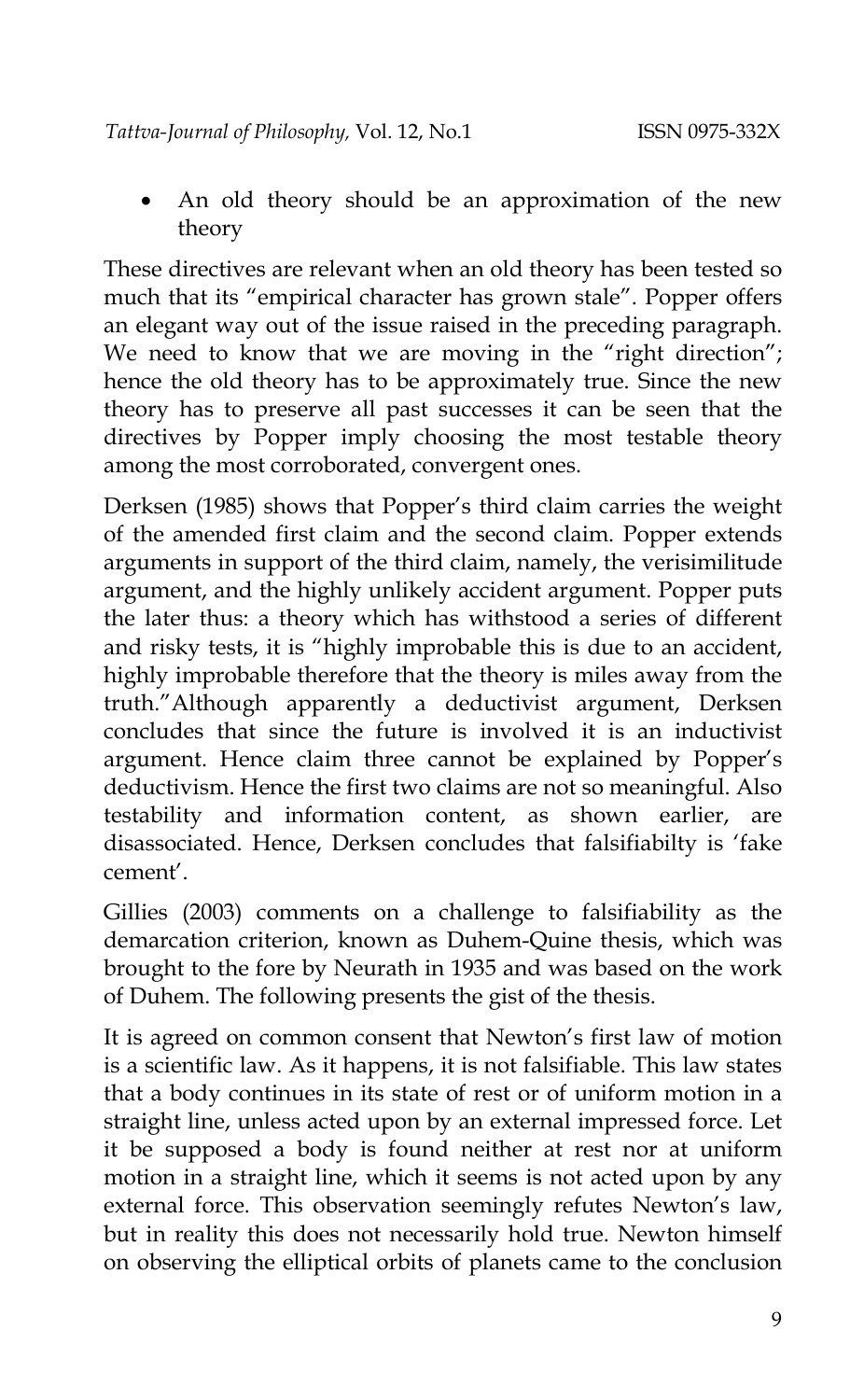that they were acted on by gravitational forces from celestial bodies other than the sun.

This issue is discussed by Duhem (1962) as cited in the "Underdetermination of Scientific Theory" (2019)"…the physicist can never subject an isolated hypothesis to experimental test, but only a whole group of hypotheses; when the experiment is in disagreement with his predictions, what he learns is that at least one of the hypotheses constituting this group is unacceptable and ought to be modified; but the experiment does not designate which one should be changed."

Going by the above, Newton's first law cannot be tested on its own as a standalone hypothesis, but only as a group of hypotheses. For meaningful results, the law should be used in conjunction with: one, further assumptions, such as Newton's second and third laws and the law of universal gravitation; and two, auxiliary assumptions, such as the mass of the sun is much greater than that of the planets.

Since the first law needs to be used in conjunction with many assumptions, it would not be possible to refute the law in case forecasts from the law are not realized, as any further assumptions and/or auxiliary assumptions might not hold. Hence, by the Duhem-Quine thesis Newton's first law is not falsifiable.

Popper replied to the issue. He used a four-level model of types of statements divided on the basis of their falsifiability and conformability. Gillies (2003) extend this in Table 1:

| Level | Type of           | Criterion                       | Example            |
|-------|-------------------|---------------------------------|--------------------|
|       | <b>Statement</b>  |                                 |                    |
| 3     | Metaphysical      | Not confirmable                 | Greek atomism      |
|       | <b>Scientific</b> | Confirmable but not falsifiable | Newton's<br>first  |
|       |                   |                                 | law                |
|       | Scientific        | Falsifiable and confirmable     | Kepler's first law |
|       | Observation       | Truth-value determinable by     | Statement<br>- of  |
|       |                   | observation                     | position of Mars   |
|       |                   |                                 | at a point in time |

Table 1: Popper's Four-level Model of Scientific Hypotheses; (source: Gillies, 2003)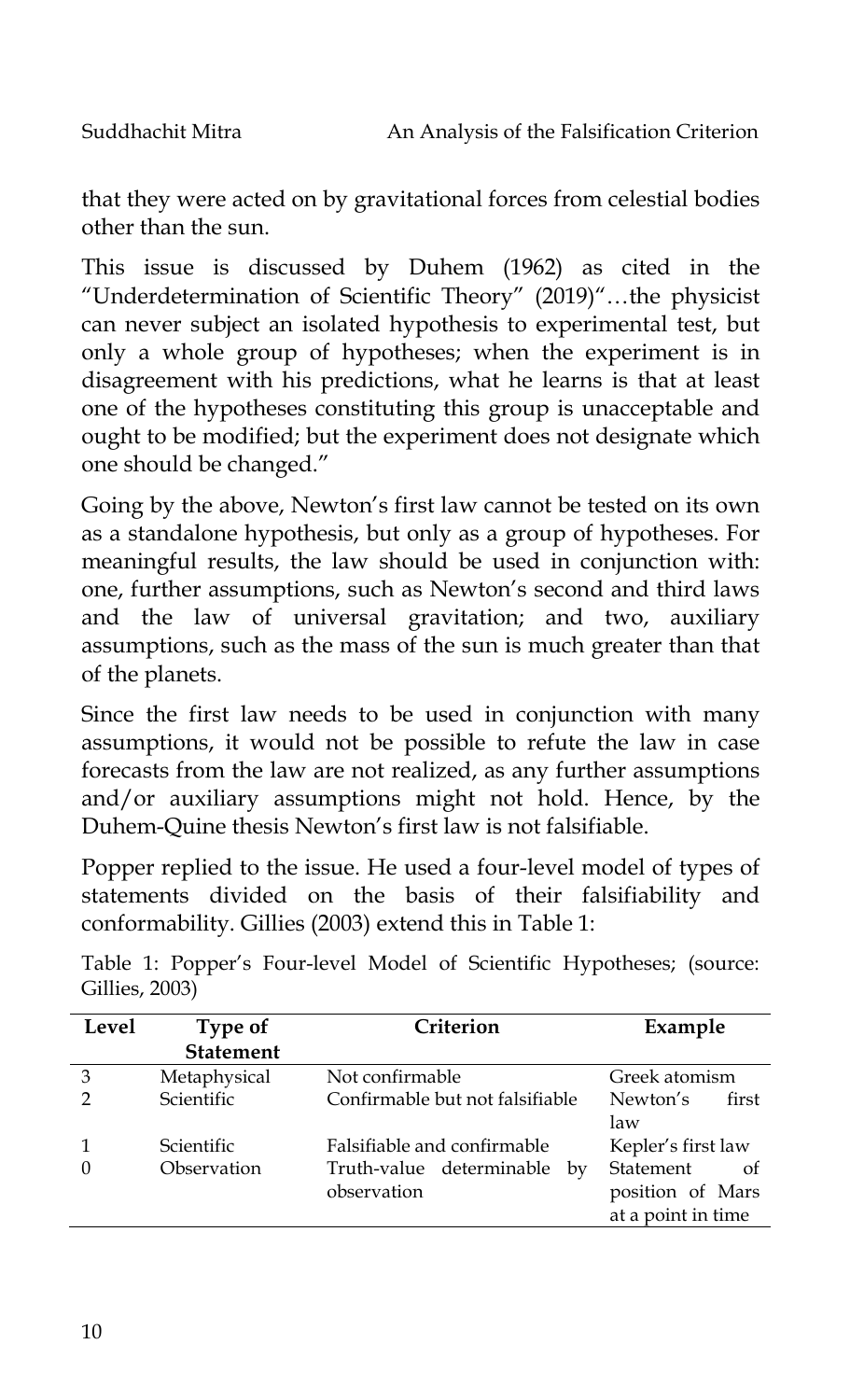Gillies (2003) points out where the ideas of Kuhn and Popper converge. Level 2 theories, such as Newton's first law, cannot be falsified through observation as shown in Table 1. According to Thomas Kuhn the Newtonian paradigm was replaced by the Einstinian paradigm not through one single observation, but through a process of "scientific revolution". This is expected in the case of level two theories which cannot be falsified. However, the Popperian scheme of falsification is applicable to level-one theories.

Moreover, a level one hypothesis such as Kepler's first law (that states that planets orbit around a star in ellipses with the star at its one focus) can be tested by observing the positions of the planet and ascertaining that these points lie on the circumference of the ellipse with defined parameters. This may be called direct confirmation. Newton's laws, along with a few additional assumptions, mentioned earlier, can deduce an approximate form of Kepler's law. Newton's theory can however be confirmed by observation on planets, motions of projectiles and so on. The confirmation of Newtonian theory, along with the fact that Kepler's first law in an approximate form is obtained from Newtonian theory is a pointer to an indirect confirmation of Kepler's law. Popper (1972) wrote something similar:

"Thus I assert that with the corroboration of Newton's theory, and the description of the earth as a rotating planet, the degree of corroboration of the statement *s* 'The sun rises in Rome once in every twenty-four hours' has greatly increased. For, on its own, *s* is not very well testable; but Newton's theory, and the theory of the rotation of the earth are well testable. And if these are true, *s* will be true also."

The Duhem-Quine thesis says that it would be impossible to falsify an individual theory experimentally. Can the Popperian paradigm guide us in detecting errors in individual theories? Maxwell (1972) describes the following thought experiment in this regard. Let us consider two rival research programs based on two competing theories  $T_1$  and  $T_2$ . The program based on  $T_1$  has long been stagnant; a number of well-corroborated hypotheses are at odds with this. The program has also not been able to come up with new predictions.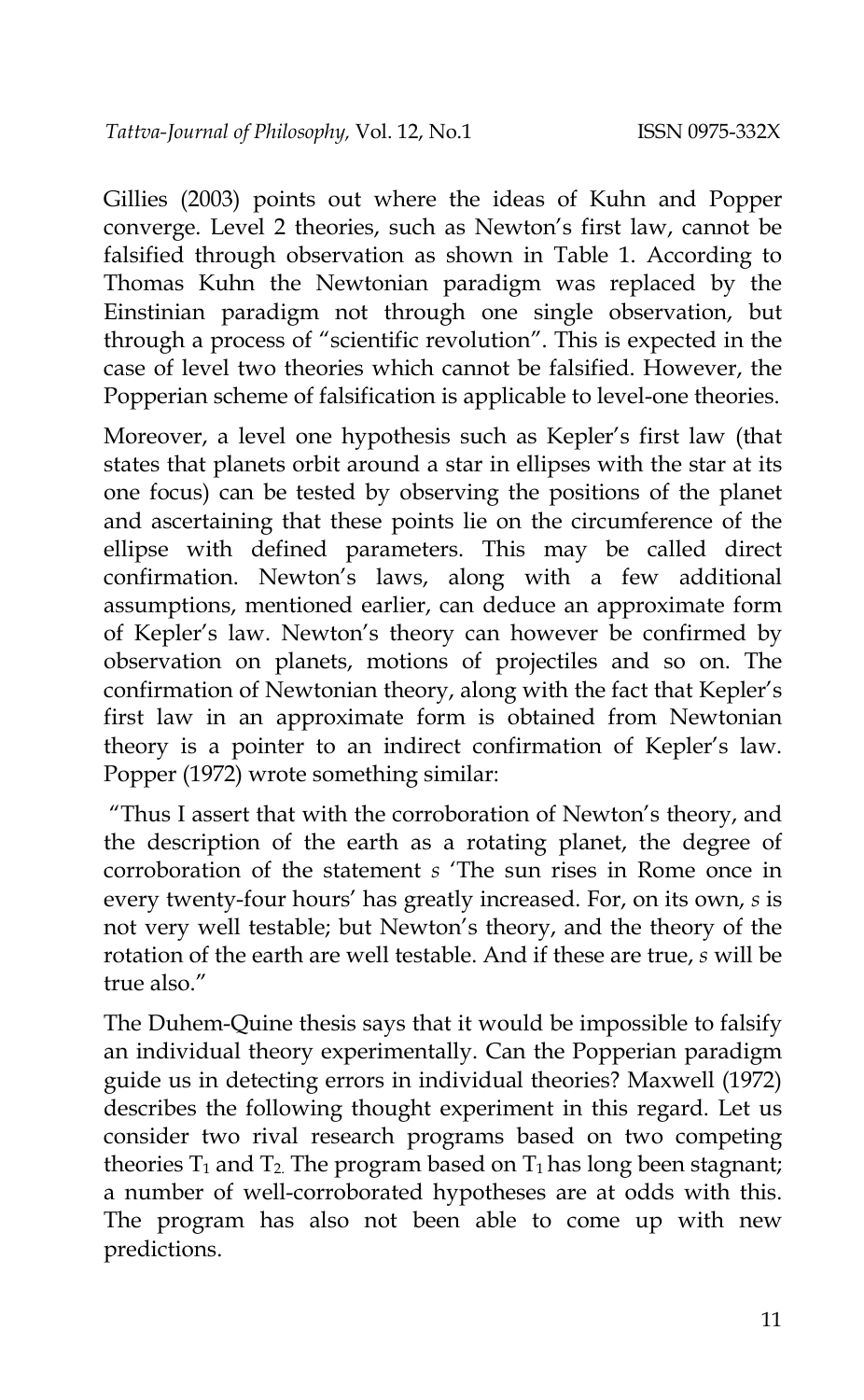The research program based on  $T_2$  is surging ahead. Its empirical content and predictive power are far more. Popperian rules indicate that  $T_2$  should be accepted and  $T_1$  rejected.

But if  $T_1$  is true (perfectly possible), then on what basis should  $T_1$  be rejected? The logic advanced by Maxwell is that perhaps the universe is built in such a way that theories which plunge us into deeper errors are precisely the programs which forge ahead. However, the Popperian paradigm has no clear answer to this dilemma. The argument that  $T_2$  has been more corroborated than  $T_1$ implies that  $T_2$  is closer to the truth cannot be invoked by followers of Popper as that would mean resorting to the unreliable inductive method!

Turney (1991) in an interesting paper points out certain 'errors' in Popper (1959) where Popper says that simplicity can be equated to falsifiability. Popper uses a geometrical example to develop his argument. He proposes two definitions and a theorem.

Definition 1: The theoretical dimension of a class of geometrical figures is one less than the cardinality of the smallest set of points such that there is no figure in the class on which all the points lie.

Definition 2: The geometrical dimension of a class of geometrical figures is the number of free parameters in the equations that define the class.

As an example, the equation for the class of circles is:

 $Ax^{2} + Ay^{2} + Bx + Cy + D = 0$ 

This has four parameters, A, B, C, and D but since the equation determines the value of one of them, hence the number of free parameters is three; the geometrical dimension of the class of circles is three. A lower geometrical dimension translates to a simpler class.

Theorem: The geometrical dimension of a class of geometrical figures equals the theoretical dimension of that class.

Turney (1991) claims that the theorem is false. Let us consider the conic

 $Ax^2 + Bxy + Cy^2 + Dx + Ey + F = 0$  where at least one of A, B, C, D, E is not equal to 0.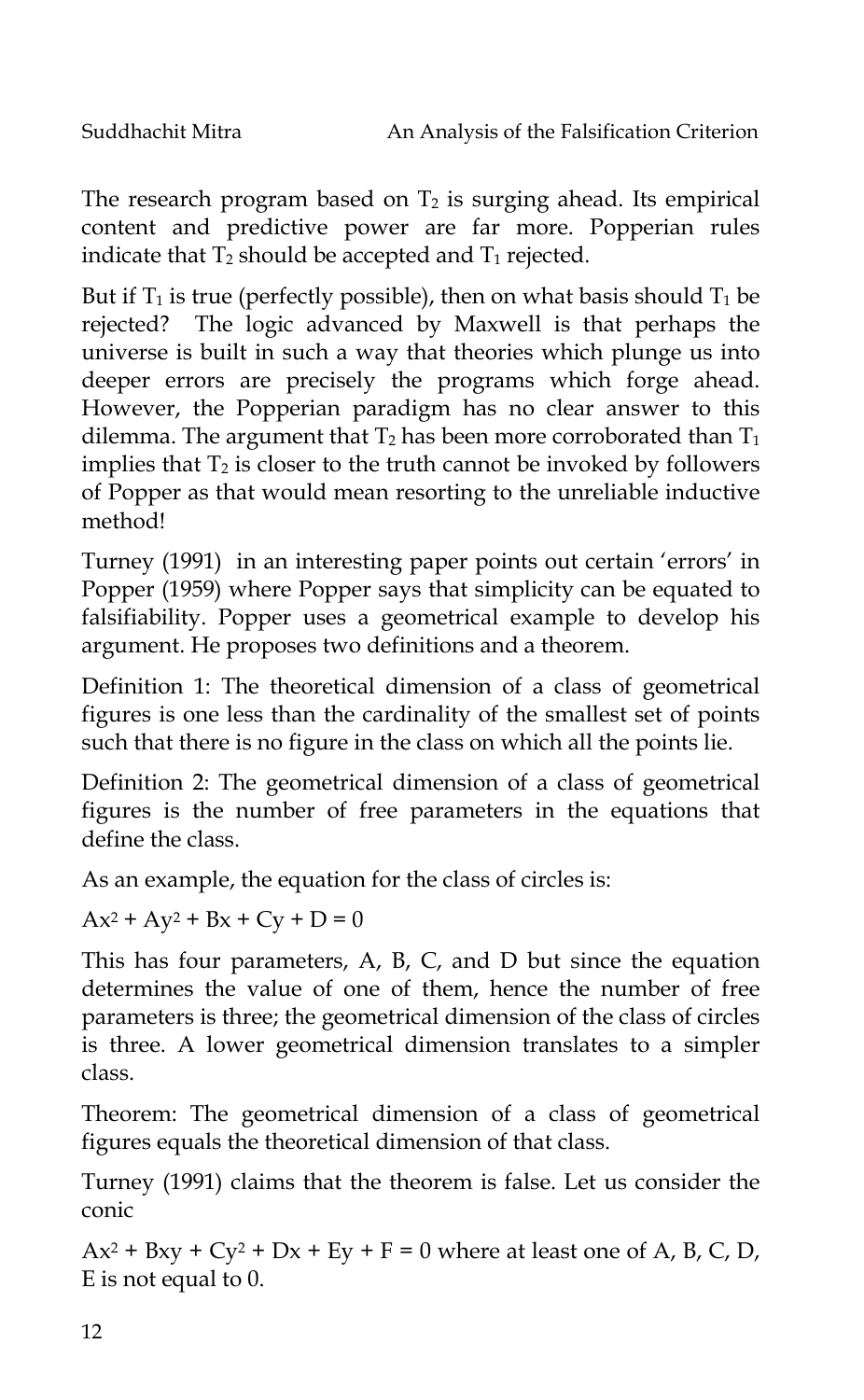For a circle:  $A=C$ , A is not equal to 0;  $B=0$ . The requirement that at least one of A, B, C, D, E be non-zero arises from the fact that if  $A =$ B=  $C=$   $D=$   $E=$   $F=$  0, then the solution is the entire x-y plane with infinite dimensions.

Considering the class of circles, since they have three free parameters, hence it has a geometrical dimension of three. Turney shows that it has a theoretical dimension of two. Let us consider the set of 3 points  $P = ((0, 0), (1, 1), (2, 2))$ . Using the conic equation, we get,

 $F=0$ 

 $A+B+C+D+F+F=0$ 

4A+4B+4C+2D+ 2E+F=0

This implies A=0, which is a contradiction, as A is not equal to 0 for a circle. On dropping this condition, certain undesirable results are obtained.

- Circles are not special cases of ellipses
- Lines are special cases of ellipses

Hence we do not drop this condition, thereby implying no circle contains all points in P. Hence the class of circles has a theoretical dimension of two, not three and geometrical dimension of three.

Such results can be illustrated with other conics as well.

Goodman (1972) as cited in Turney (1991), has also shown an inconsistency in Popper's equalizing falsifiability with simplicity. Let us suppose a number of maple trees have been examined from a wide area and all of them have been found to be deciduous. Further suppose we have not visited a particular location, Eagleville. A choice among the following hypotheses is what we might be considering:

- All maples are deciduous, except those in Eagleville
- All maples are deciduous
- All maples elsewhere and all sassafras trees in Eagleville are deciduous.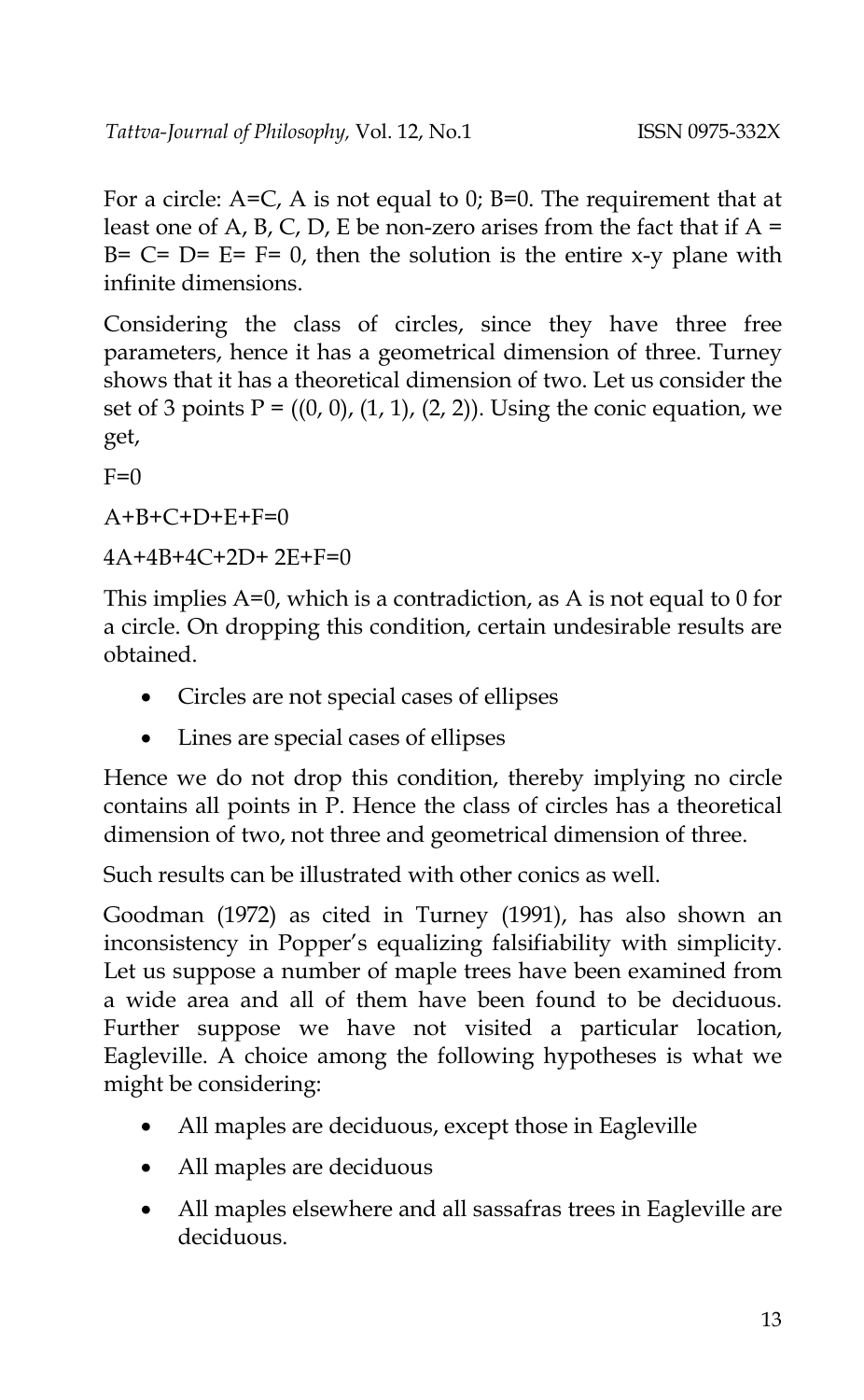Clearly the third statement is most specific and the easiest to falsify, whereas the second is the easiest and the best. Thus Goodman concludes that there is no reason to necessarily equate simplicity to falsifiability.

Keita (1989) raises three important issues regarding falsification of universal statements:

- If induction does not work, then a scientific law L derived from a finite set of universal statements is false. Then the veracity of a theory which is constituted by L is questionable. The implication is that Popper attempts to falsify 'false' theories.
- In actual science, researchers attach a predictive judgment before testing a hypothesis which has already been subject to experiments. This is really resorting to the inductive method. However, in case of statistical inference (which are not strictly scientific laws as they do not predict events with a probability one and are not explanatory but correlational) scientific laws are "established by enumeration of particular events".
- Actual scientific laws are not universal statements but are restricted in temporal and spatial scope. For instance, Henry's law, a law in the theory of Phase Equilibria: "At a fixed temperature, the amount of gas dissolved in a given quantity of solvent is proportional to the partial pressure of the gas above the solution or P=XK where K is Henry's constant. But Henry's law is applicable to finite class of gases subjected to experiments which defines a set of conditions such as temperature and pressure. If in  $T_1$  to  $T_{n-1}$ experimental conditions this law has been satisfied then it would be prudent to infer that it would be satisfied at time  $T_n$ . Thus this takes the sting out of the criticism that induction takes a leap out of a finite set to an unrestricted class.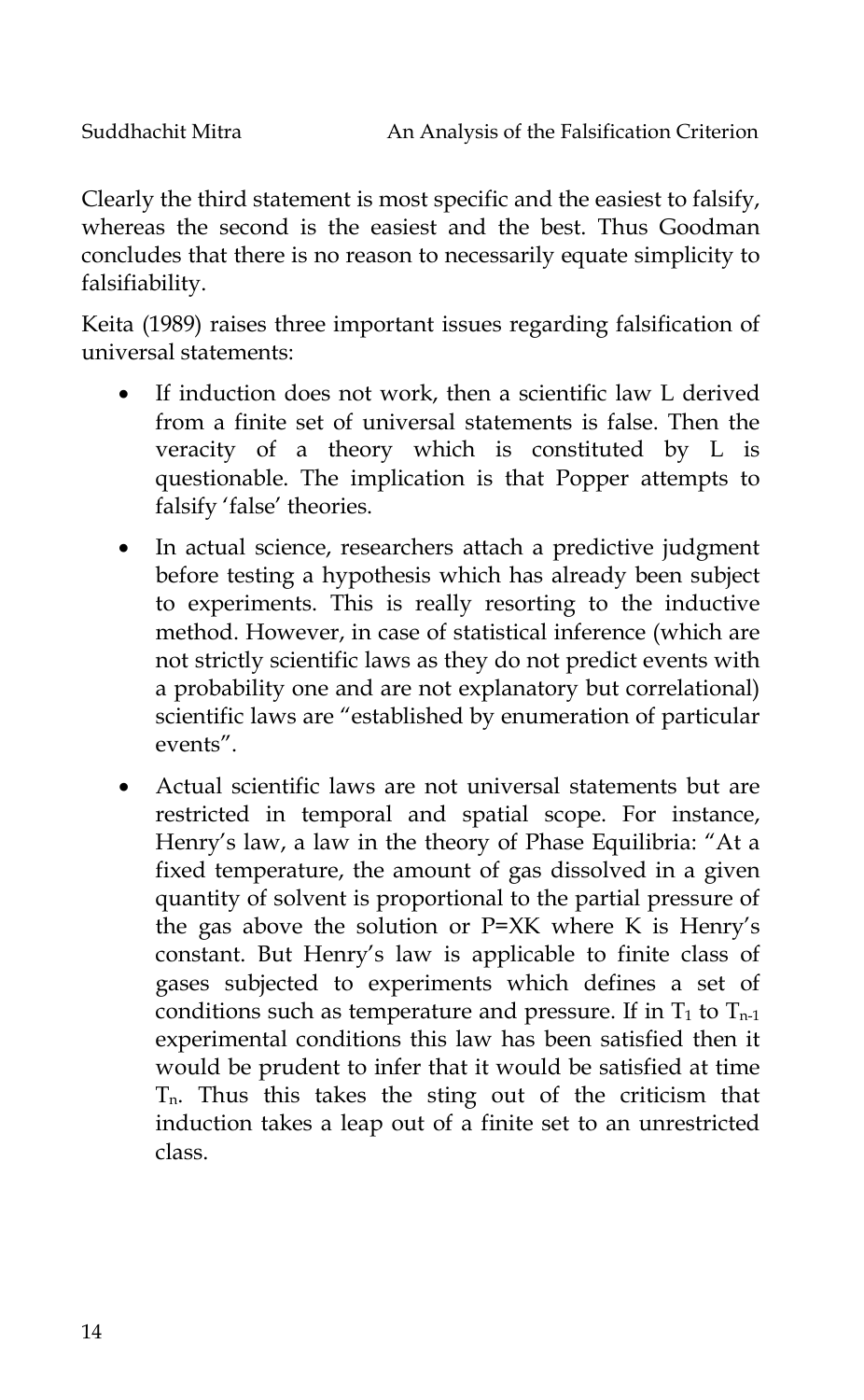#### **4. Results and Discussion**

The following Table 2 records insights and discusses them from the preceding review of literature conducted in section 3 in a structured manner.

Table 2: Insights from the Review of Literature

| $Author(s)$ ,      | Discussion                                                                                                                                                                                                                                                                                                                                                                                                                                                                     |
|--------------------|--------------------------------------------------------------------------------------------------------------------------------------------------------------------------------------------------------------------------------------------------------------------------------------------------------------------------------------------------------------------------------------------------------------------------------------------------------------------------------|
| year               |                                                                                                                                                                                                                                                                                                                                                                                                                                                                                |
| (Derksen,<br>1985) | The verisimilitude argument of Popper can be stated as<br>"in case a theory withstands a set of risky and varied tests,                                                                                                                                                                                                                                                                                                                                                        |
|                    | it is highly improbable that this is due to an accident". It<br>has been correctly pointed out by Derksen (1985) that<br>with respect to the past and present the argument is non-<br>inductivist but is inductivist with respect to the future.<br>The rationale that can justify Popper's reasoning is that<br>the future is similar to the past. But this is an inductivist<br>argument. Hence this contradicts Popper's deductivism.<br>Hence Derksen's argument is valid. |
| (Gillies,          | Popper, it seems, broadly agreed with the critique, and he                                                                                                                                                                                                                                                                                                                                                                                                                     |
| 2003)              | answered the critique with a four-level model of<br>statements based on their falsification and conformability.<br>The critique is a valid one. The critique and the<br>consequent four-level model of Popper led to<br>an<br>understanding (Gillies, 2003) that level two 'statements'<br>such as Newton's second law had to be falsified through a<br>"scientific revolution" as proposed by Thomas Kuhn.                                                                    |
| (Maxwell,<br>1972) | The paper strikes at the basis of Popper's philosophy,<br>namely, the ability of Popper's methodology and logic to<br>demarcate science from non-science. The issue of two<br>competing research programs $T_1$ and $T_2$ is well dealt. The<br>weakness of some of Popper's arguments, seemingly<br>deductivistic, but actually shown to be inductivistic is<br>witnessed in this article as well.                                                                            |
| (Turney,<br>1991)  | Popper claims that the geometrical dimension of a class of<br>geometrical figures is equal to the theoretical dimension<br>of that class. He, however, does not prove it. Popper's<br>claim is not founded on reasoning. Popper's general claim<br>that simplicity is the same as falsifiabilty is dented.                                                                                                                                                                     |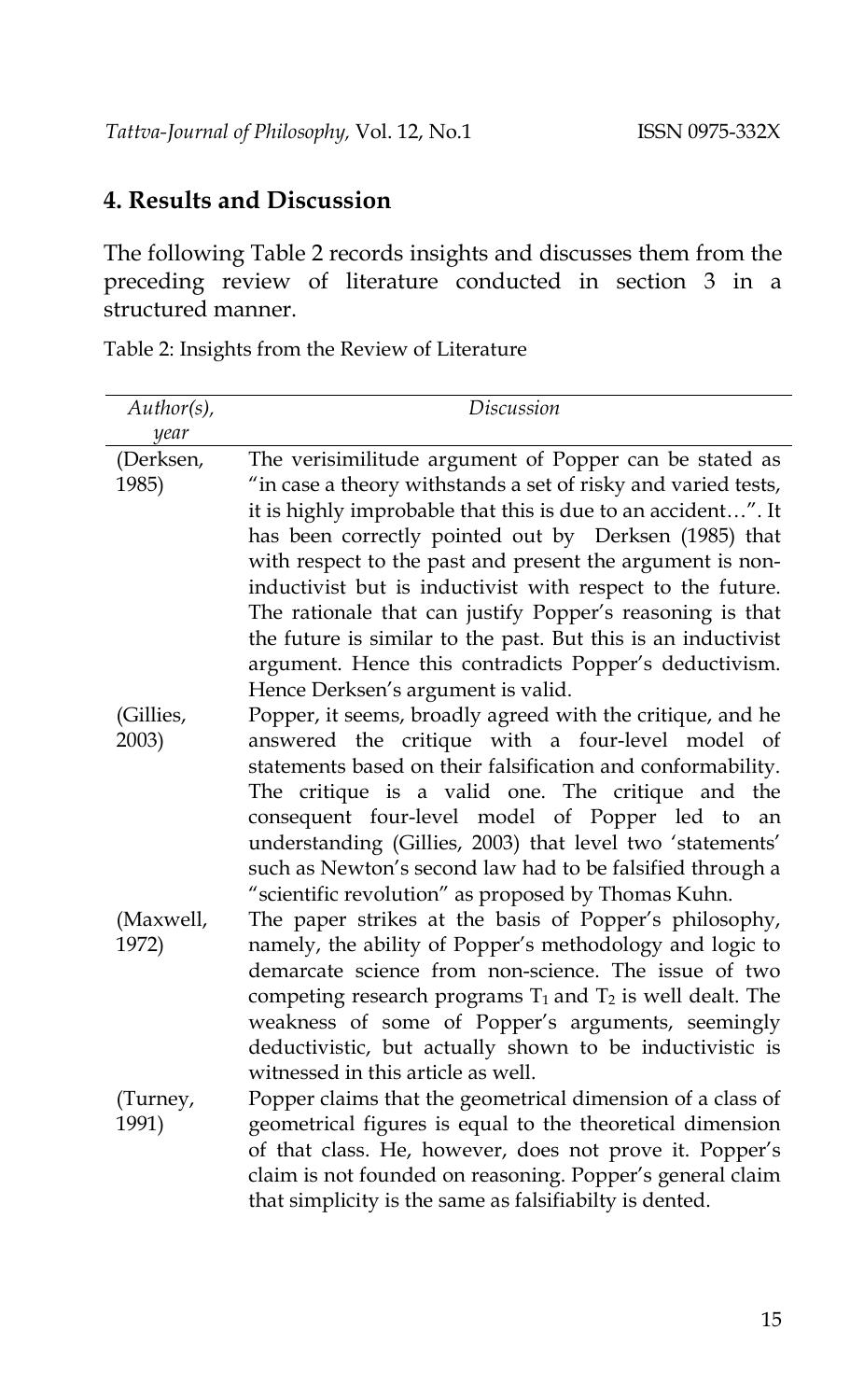| (Goodman, | In the limited context, Goodman's argument holds.           |
|-----------|-------------------------------------------------------------|
| 1972)     | However, whether the second statement which is              |
|           | linguistically most simple is actually most simple or not   |
|           | may be open to argument.                                    |
| (Keita,   | Induction is a recurring theme in almost all critique of    |
| 1989)     | Popper's methodology. It is also a fact that induction does |
|           | play a part in science, but that is not a problem with      |
|           | Popper's argument. With regard to Henry's law, the          |
|           | inductive approach cannot test for all possible situations  |
|           | in the restricted "temporal and spatial scope". Hence       |
|           | Popper's criterion of falsifiability as a criterion of      |
|           | demarcating science from non-science remains valid.         |

#### **5. Conclusion**

A major critique of Popper is that Popper's methodology of falsification is based on the despised (by Popper) inductive method (Derksen, 1985; Keita, 1989; Maxwell, 1972). This makes Popper's methodologies and assertions on falsifiability open to arguments. In any case, actual empirical science generally uses induction and actual scientific laws are situated in specific spatio-temporal contexts, thus countering Popper's critique that inductivists take a wild leap of faith when interpolating their findings to a universal context. The second critique, which Popper agreed with and replied by strengthening his framework, is the Duhem-Quine thesis: actual science considers a group of hypotheses and in tandem, and in such cases whereas individual hypothesis are falsifiable, the group is only confirmable and not falsifiable. Third, while Popper equated simplicity with falsifiabilty, researchers such as Goodman (1972) and Turney (1991) have picked up flaws in this argument as well.

The paper takes a look at the various dimensions of the falsification criterion using a review of the extant literature. Various researchers have identified deficiencies in Popper's epistemology: also actual science works not necessarily in accordance with how Popper visualizes it. Nonetheless, Popper's falsifiability remains a very strong criterion, especially where research can be founded on value-laden assumptions such as in the social sciences including management, and scientists willing to subject their research to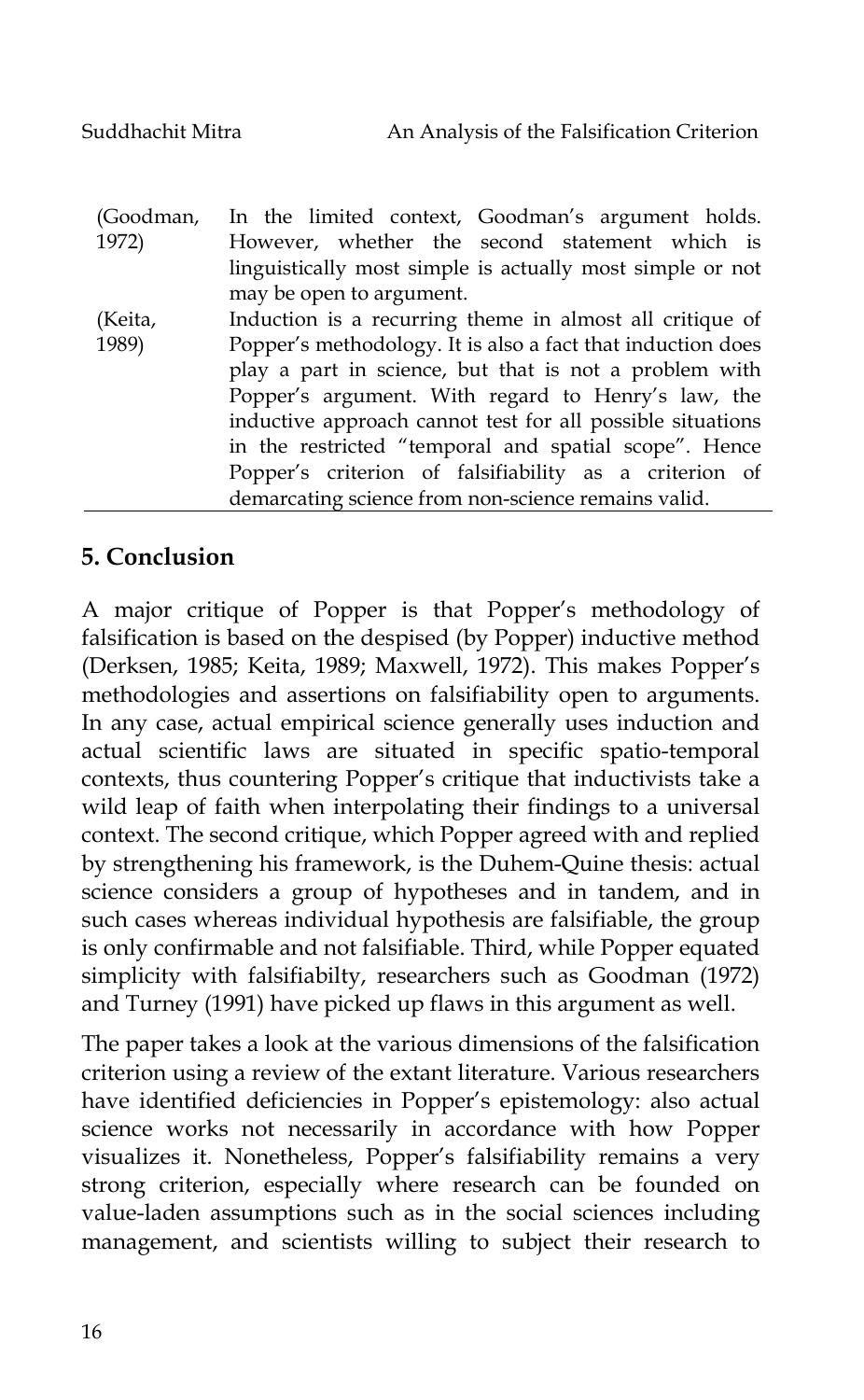more difficult tests for falsifiability would constitute sound research practice.

As a student of philosophy of sciences, one would contend that the idea of probabilistic verification of Kuhn (1970) is in many cases a good guide to philosophy of sciences. Normal science, according to Kuhn, advances by probabilistic verification of competing theories, wherein the better theory becomes the most viable one through a process similar to natural selection. There is always an imperfect data-theory fit and in case of severe inconsistency, testing the theory through falsification would require a degree of falsification or level of improbability which leads to probabilistic verification. In this regard, Popper and Kuhn share a degree of unanimity.

#### **References**

- Derksen, A. (1985). The alleged unity of Popper's philosophy of science: Falsifiability as fake cement. *Philosophical Studies*, *48*(3), 313–336.
- Duhem, P. (1962). *The Aim and Structure of Physical Theory, translated by Philip P. Weiner*. New York: Athenaeum.
- Gillies, D. (2003). *The Demarcation Problem and Alternative Medicine*. Presented at the Karl R. Popper: Revision of his Legacy, La Coruna, Spain. Retrieved from http://discovery.ucl.ac.uk/17002/1/17002.pdf
- Goodman, N. (1972). *Problems and Projects, Bobbs-Merrill Co*. New York Bobbs-Merrill Co. Inc.
- Keita, L. (1989). Are universal statements falsifiable? *Journal for General Philosophy of Science*, *20*(2), 351–366.
- Kuhn, T. S. (1970). *The structure of scientific revolutions* (2nd ed.). Chicago: The University of Chicago Press.
- Maxwell, N. (1972). A critique of Popper's views on scientific method. *Philosophy of Science*, *39*(2), 131–152.
- Mitra, S. (2016). *What Constitutes Science: Falsifiability as a Criterion of Demarcation.* Retrieved from https://doi.org/10.13140/rg.2.1.4612.5685
- Popper, K. R. (1959). *The logic of scientific discovery* (Second Harper Torchbook edition 1968). Harper and Row.
- Popper, K. R. (1960). *Truth, rationalism and the growth of science*. Presented at the International Congress for the Philosophy of Science, Stanford, Stanford University.
- Popper, K. R. (1972). *Objective knowledge: An evolutionary approach*. Oxford University Press.
- Popper, K. R. (2002). *The logic of scientific discovery*. Routledge.